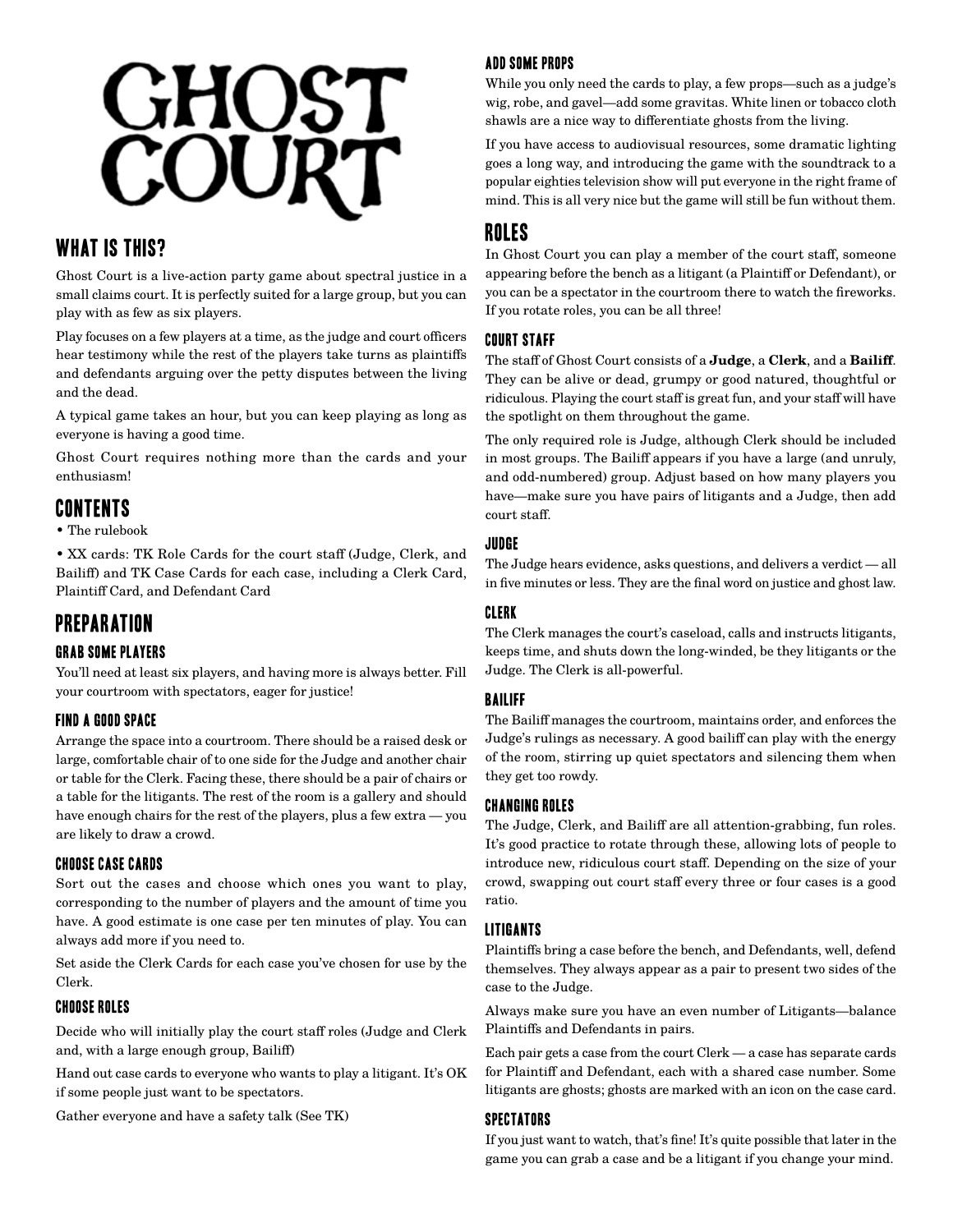# Playing The Game

## Introduction

*What you are about to witness is real. The participants are not actors. They are the living people and ghosts who have already either filed suit or been served a summons to appear in municipal court. Both parties in the suit have agreed to dismiss their court cases and have their disputes settled here, in our forum:* 

#### *Ghost Court.*

Imagine a crowded and understaffed small claims court. Now imagine it filled with ghosts and the people who are suing them. Once everyone is ready to play, here's how you do it.

Welcome everyone and read the introduction above, to put everyone in the right mood. Aim for a convivial but attentive atmosphere. Encourage unruly comments and reactions from the gallery but aim to keep the pace brisk — a case every 5-10 minutes.

The Clerk calls a case from the docket. The two litigants approach the bench, guided by the Bailiff if you have one.

Each side has **one minute** to plead their case, carefully monitored by the Clerk.

The Judge can ask questions for **three minutes**, and then rules on the matter.

Next case! Is it time to rotate the court staff? Are there recent arrivals in the gallery who need to be assigned a case?

The game ends when the last case is heard, you run out of time or maximum fun has been achieved.

# Safety

Even in a social game to be played among friends, it's good to be very intentional about player safety. Have a discussion before you play so that everyone is clear about expectations and options. Make sure to cover these points:

#### Be Generous

Approach play with the expectation of love and trust. Help others have fun, and don't do things that interfere with that.

#### BE COOL

Ghost Court is timeless, so leave your topical jokes on the front steps. Your "Ghost Lives Matter" quip isn't helping anyone have fun.

#### Set Boundaries

Agree on boundaries. There's no reason for anyone to touch anyone playing Ghost Court, so "zero physical contact" is a good start.

For in-game content, use film ratings as a starting point. Start with a mild rating ("PG") and then seek consensus on more mature ratings if you are among adults, or good friends, or both. Stick to what you all agree to.

#### Take a Break

You may leave the play area at any time, for any reason, with or without explanation. You can also come back if you like!

#### Be SAfe

The word "cut" stops all play. Ask everyone to repeat this so it is clear. Say "cut"if there is obvious danger, physical or otherwise.

#### Speak Up

Speak up if you want or need something. No game is more important than your comfort and safety.

# Options

#### MULTIPLE ROLES

Unless you have a lot of participants, there's nothing wrong with giving each player two or three cases, pairing them in different ways for maximum involvement. This is a great way to play, as people get to play multiple characters in front of the Judge.

#### CUT-THROAT GHOST COURT

If you have a small group—eight or less—you can play a competitive variant of Ghost Court. First, select an odd number of cases to handle. Permanently assign the litigants into Plaintiff and Defendant teams as lawyers, and have them choose one of their own to plead each case before the Judge. Keep track of which side wins more cases. The winners must bring snacks and beer next time. This variant isn't much fun with a very large group, and you can't rotate roles.

#### Add A Jury

If you have a huge group and more players than you have time to handle cases for, add a jury composed of garrulous audience members. The jury's job is to decide for the Plaintiff or Defendant. The jury gets **one additional minute** to deliberate and, per Ghost Court protocol, majority rules. The Judge then pronounces sentence. For this variant, a "jury foreman" to keep everyone on task is recommended.

# Credits

Designed by Jason Morningstar Art by Richard Sala Layout by Brennen Reece Edited and Developed by Steve Segedy Additional Editing by Autumn Winters Project Management by Alex Roberts



#### MORE INFORMATION

www.bullypulpitgames.com/games/ghost-court www.kickstarter.com/projects/bullypulpitgames/ghost-court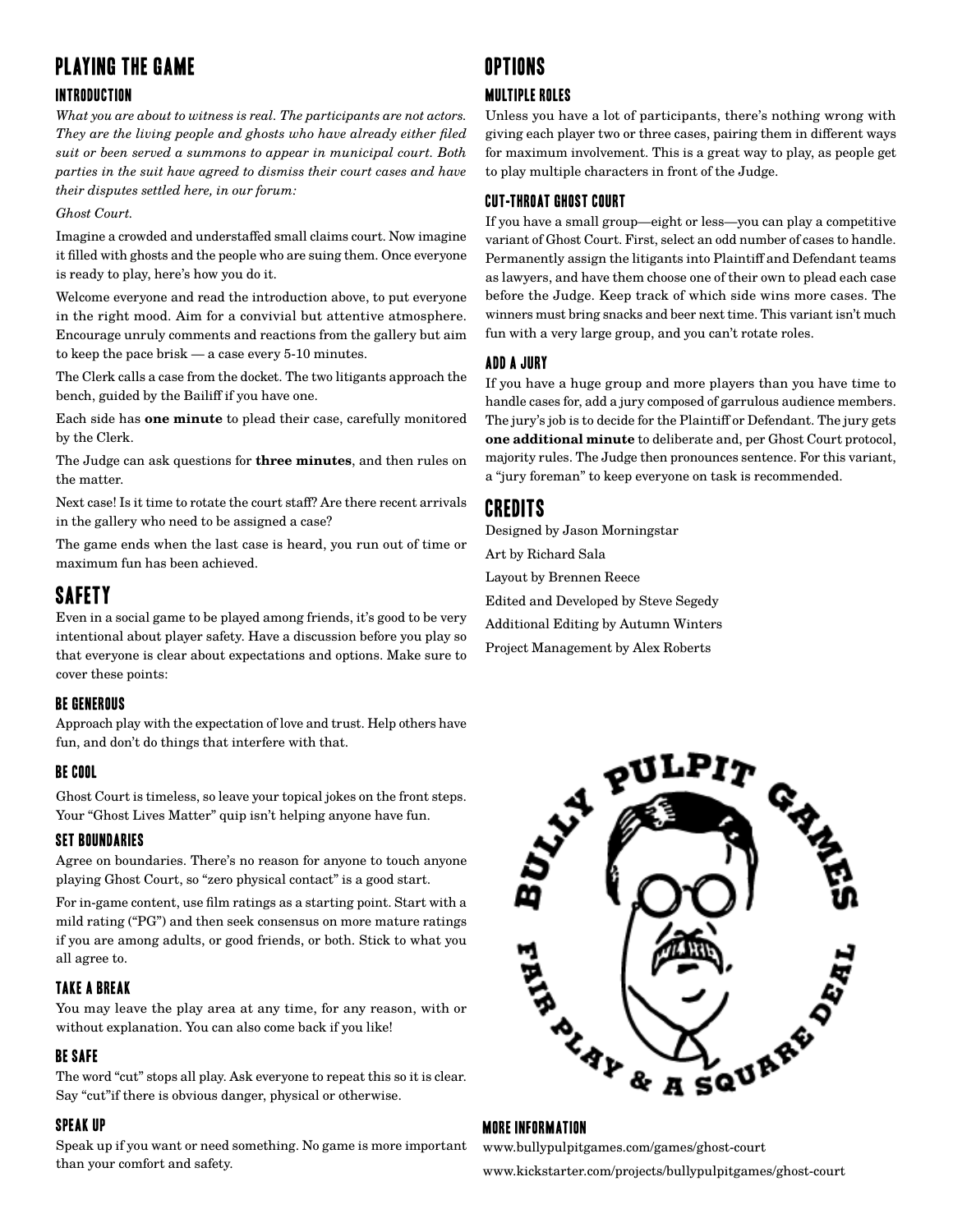# **GHOST**<br>COURT

# Example of Play

## Bailiff

Oyez, oyez, oyez. Ghost Court is now in session, the Honorable Judge Bloodgood presiding.

# Judge, who is a ghost

Thank you, Bailiff. The rest of you be advised I do not truck with nonsense in my courtroom; any outbursts and this magnificent specimen [Indicated BAILIFF] will eject you so fast your head will spin. All right, on to business.

# Clerk

[Reads card for Case #11]

Calling case number eleven, Connell v. Wicker.

#### Judge

What's this about, Clerk?

#### Clerk

Your Honor, a ghost claims to own a piece of property a homeowner discovered beneath their kitchen floor. Connell, Wicker, please approach the bench.

[With the assistance of the BAILIFF, the two players with Case #11 come up. CONNELL'S player, the plaintiff, puts on a ghost robe. Both have skimmed over their cards while they waited to be called and now review them.]

#### Judge

You are Connell?

#### Connell, Who Is A Ghost

Yes, your honor.

#### Judge

[To CLERK] The plaintiff in this case?

#### Clerk

The very same, your honor. [CLERK glances at their clock and starts timing]

# **JUDGE**

And a ghost. Well, let's hear it. What seems to be the problem?

# Connell

[Paraphrasing their card, giving it all the sympathetic drama they can muster] Your Honor, my name is Lobelia Connell. I am deceased. What happened is this - this person [Indicates WICKER] remodeled my kitchen…

# Wicker, Who Is Not A Ghost

My kitchen.

# Judge

Enough of that, Defendant, you'll get your turn in a moment. Connell, this used to be your house?

#### Connell

Yes, Your Honor, and I've been haunting it ever since … ever since …

#### Judge

I understand, since your … transition to a ghostly existence. Please continue. [To WICKER] And not a peep out of you.

#### Connell

So they remodeled the kitchen and discovered, hidden under the floorboards, my emerald necklace.

[WICKER starts to speak and the JUDGE gives them a threatening look.]

It's a beautiful necklace. I was wearing it when I was murdered. I've been looking for it. All I want is my necklace back, Your Honor. It's only fair.

[WICKER rolls their eyes.]

#### Judge

Well, we'll see what we can do. Do you have anything to add?

#### Connell

No, Your Honor. Or, rather, yes - [Laying it on thick] I'd add that that necklace is my only connection to happy times, to a life I once had among friends and family, before … before … I'm sorry, it's all so very sad. Thank you.

#### Judge

Thank you. All right, defendant. Wicker, is it?

#### **WICKER**

FInally.

#### **JUDGE**

Now's your chance, Wicker. Let's hear it.

#### Wicker

Great, I don't actually have a sad, emotional story for you. My name is Gary Wicker, I bought the place, I own it, if somebody back in olden times squirreled away a jar of gold coins in the wall, it would be mine, right?

#### Judge

Just tell me what happened.

#### **WICKER**

Like the ghost said, I was remodeling my kitchen and found a necklace.

#### Connell

My necklace!

#### **WICKER**

[Pauses a moment] Not going to reprimand them? No? OK, I see how it is, they can talk over me but I can't correct their factual inaccuracies. Funny how that works.

#### Judge

You're about to see how it works if you don't get on with your story.